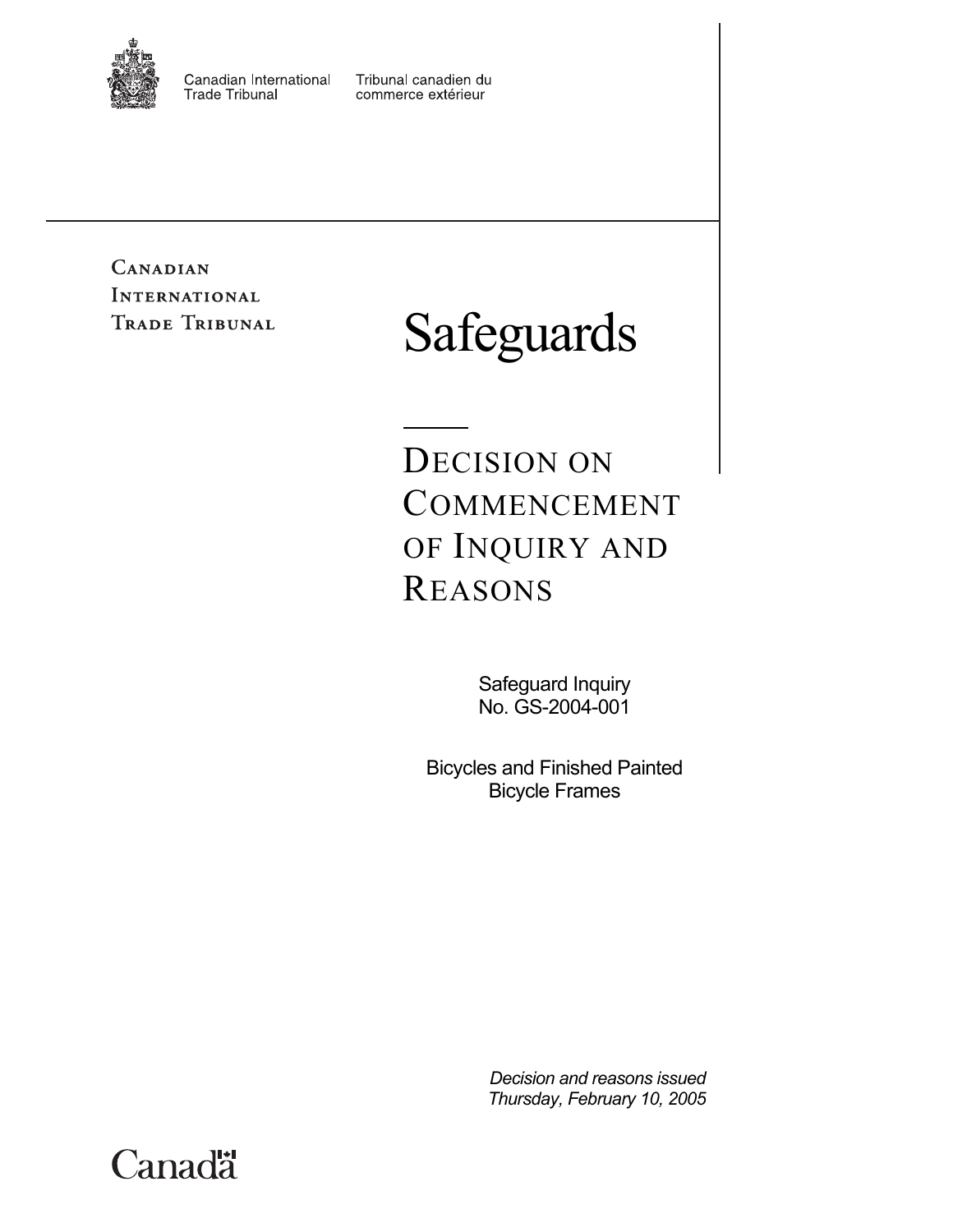# **TABLE OF CONTENTS**

| Standing.          |  |
|--------------------|--|
|                    |  |
| <b>CONCLUSION.</b> |  |
|                    |  |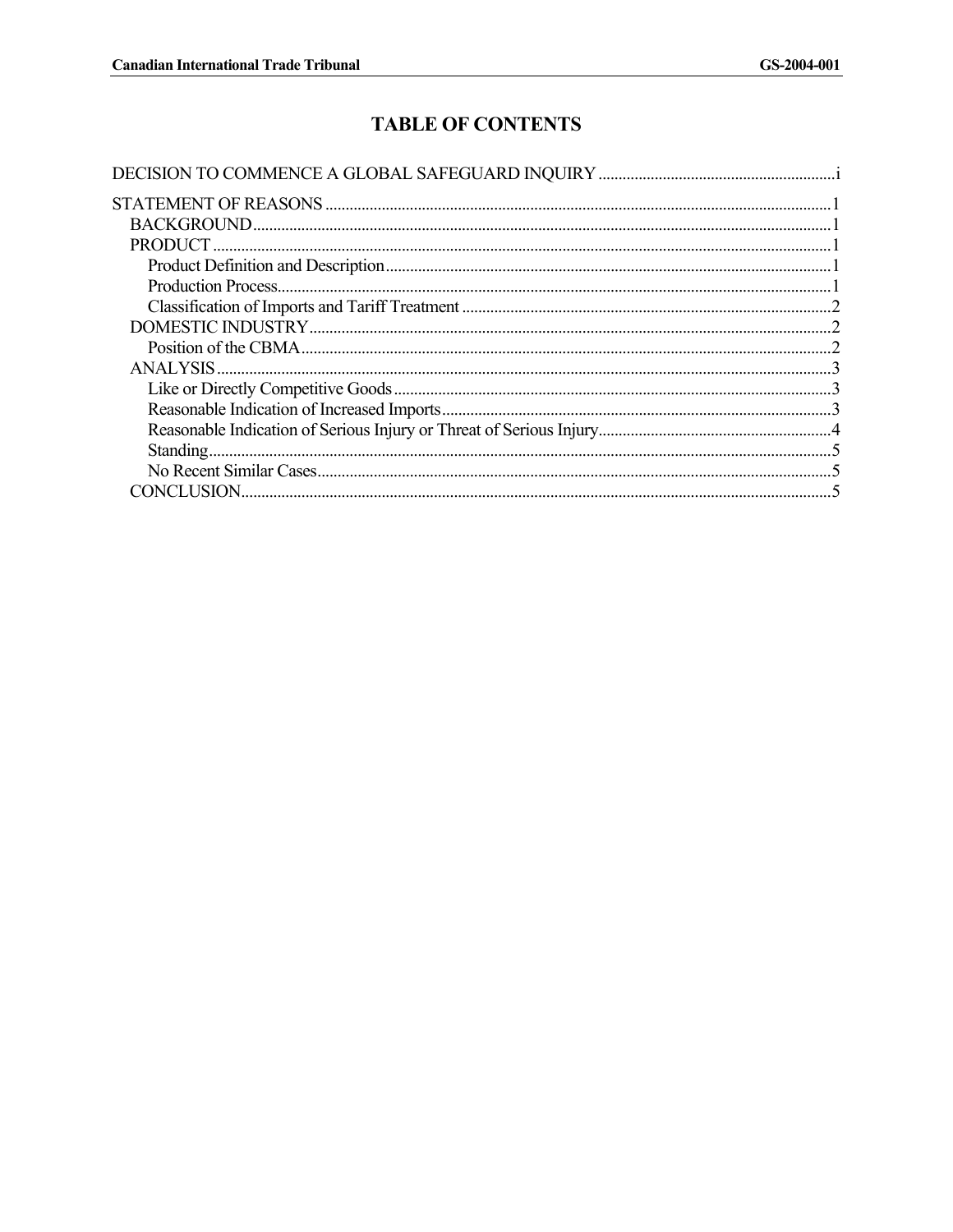IN THE MATTER OF a global safeguard inquiry, under subsection 26(1) of the *Canadian International Trade Tribunal Act*, respecting:

# **BICYCLES AND FINISHED PAINTED BICYCLE FRAMES**

## **DECISION TO COMMENCE A GLOBAL SAFEGUARD INQUIRY**

On November 22, 2004, pursuant to subsection 23(1) of the *Canadian International Trade Tribunal Act*, the Canadian Bicycle Manufacturers Association submitted a complaint requesting that the Canadian International Trade Tribunal initiate a global safeguard inquiry into the importation of bicycles, assembled or unassembled, with a wheel diameter greater than 38.1 centimetres or 15 inches, and finished painted bicycle frames, assembled or unassembled.

On January 11, 2005, the Canadian International Trade Tribunal determined, pursuant to subsection 25(1) of the *Canadian International Trade Tribunal Act*, that the complaint was properly documented.

The Canadian International Trade Tribunal is satisfied that the conditions listed in subsection 26(1) of the *Canadian International Trade Tribunal Act* are present. Therefore, the Canadian International Trade Tribunal hereby commences an inquiry into the complaint.

> Ellen Fry Ellen Fry Presiding Member

Pierre Gosselin Pierre Gosselin **Member** 

Zdenek Kvarda Zdenek Kvarda Member

Hélène Nadeau Hélène Nadeau **Secretary**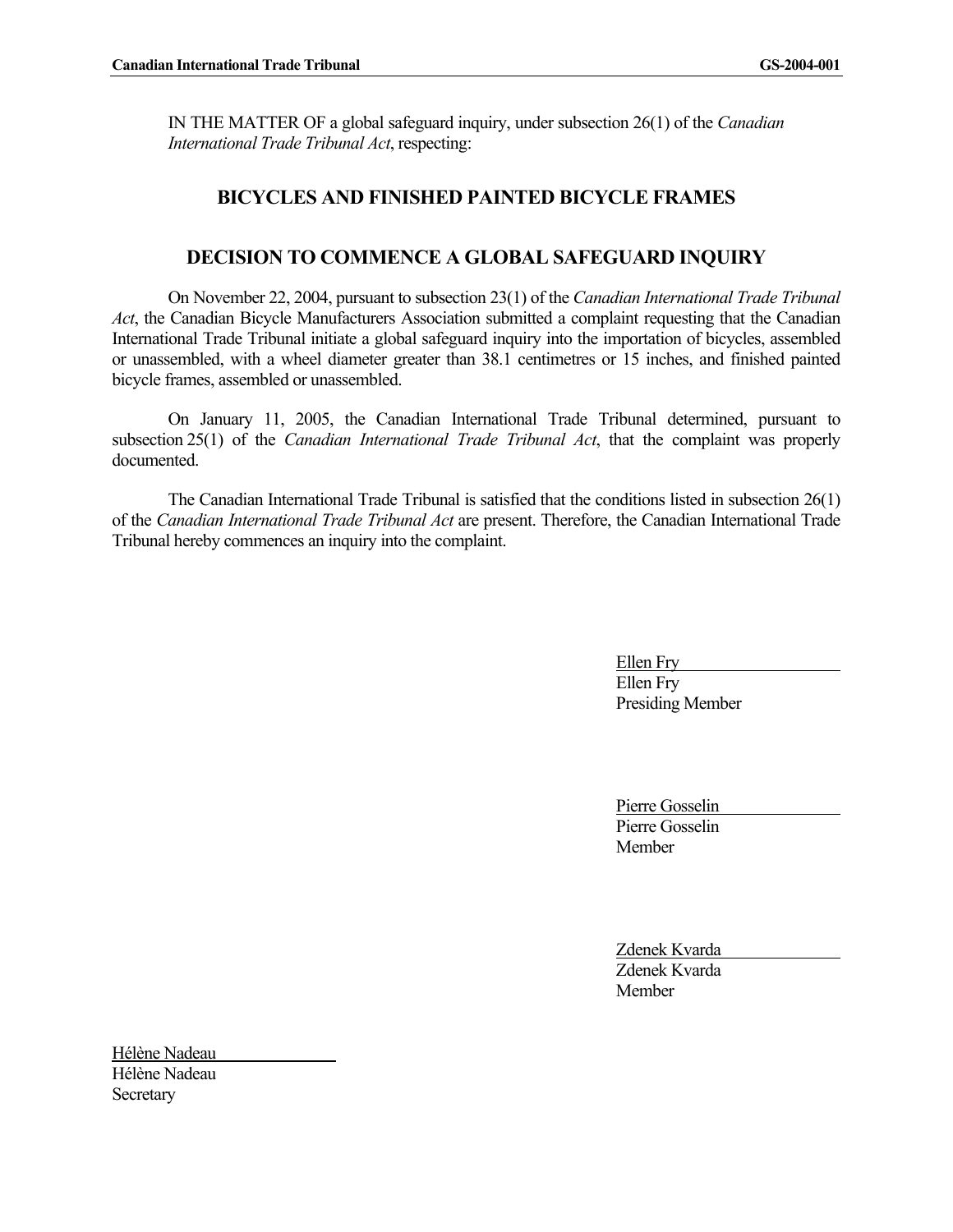| <b>Tribunal Members:</b>    | Ellen Fry, Presiding Member<br>Pierre Gosselin, Member<br>Zdenek Kvarda, Member |
|-----------------------------|---------------------------------------------------------------------------------|
| Director of Research:       | Audrey Chapman                                                                  |
| Lead Research Officer:      | Simon Glance                                                                    |
| Research Officer:           | Nadine Comeau                                                                   |
| Counsel for the Tribunal:   | <b>Philippe Cellard</b><br>Eric Wildhaber                                       |
| <b>Assistant Registrar:</b> | Gillian E. Burnett                                                              |

Please address all communications to:

The Secretary Canadian International Trade Tribunal Standard Life Centre 333 Laurier Avenue West 15th Floor Ottawa, Ontario K1A 0G7 Telephone: (613) 993-3595

Fax: (613) 990-2439 E-mail: secretary@citt-tcce.gc.ca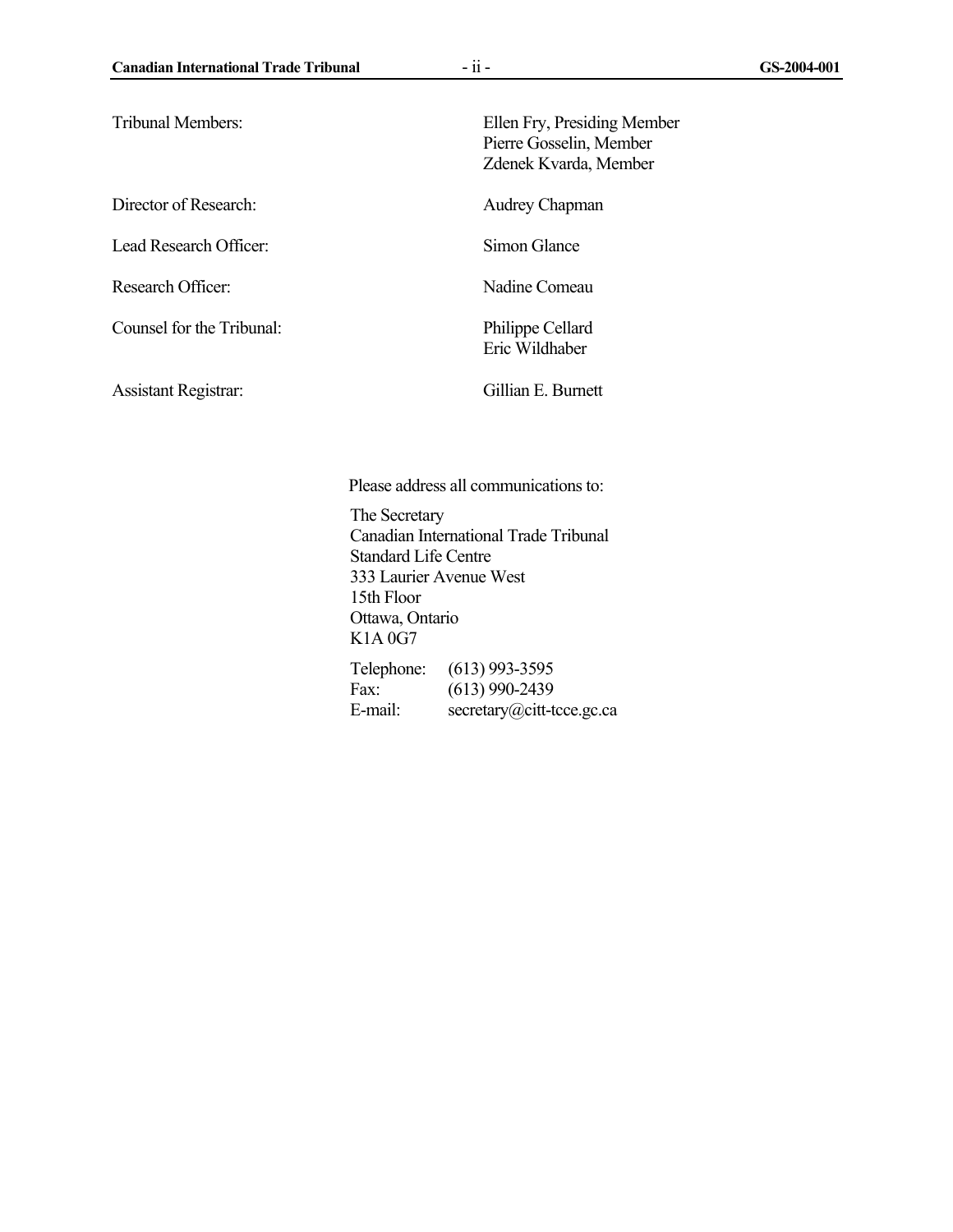### **STATEMENT OF REASONS**

#### **BACKGROUND**

1. On November 22, 2004, pursuant to subsection 23(1) of the *Canadian International Trade Tribunal*  Act<sup>1</sup>, the Canadian Bicycle Manufacturers Association (CBMA) submitted a complaint to the Canadian International Trade Tribunal (the Tribunal) requesting that the Tribunal initiate a global safeguard inquiry into the importation of bicycles, assembled or unassembled, with a wheel diameter greater than 38.1 centimetres or 15 inches, and finished painted bicycle frames, assembled or unassembled. The members of the CBMA are: Groupe Procycle Inc. (Procycle), including its division, Rocky Mountain Bicycles, and Raleigh Industries of Canada Limited (Raleigh).

2. As part of its examination of the complaint to determine whether it was properly documented, the Tribunal requested, on December 3, 2004, pursuant to subsection 24(1) of the *CITT Act*, that the CBMA provide additional information. On December 20, 2004, the CBMA provided further information in response to the Tribunal's request.

3. Based on its examination of the complaint, the Tribunal determined, pursuant to subsection 25(1) of the *CITT Act*, that the complaint was properly documented. A notice of receipt of a properly documented global safeguard complaint was issued on January 11, 2005, and was published in the January 22, 2005, edition of the *Canada Gazette*, Part I.

4. Pursuant to subsection 26(1) of the *CITT Act*, the Tribunal has decided to commence an inquiry into the complaint to determine whether the goods subject to the inquiry are being imported into Canada from all sources in such increased quantities and under such conditions as to be a principal cause of serious injury or threat thereof to domestic producers of like or directly competitive goods. Pursuant to subsection 26(2), the Tribunal will notify the CBMA and other interested parties of its decision to commence this inquiry. In addition, the Tribunal will send a copy of this decision and a copy of the public complaint and other relevant public information examined by the Tribunal to the Minister of Finance (the Minister).

#### **PRODUCT**

#### **Product Definition and Description**

5. The products that are the subject of the complaint are bicycles, assembled or unassembled, with a wheel diameter greater than 38.1 centimetres or 15 inches (bicycles), and finished painted bicycle frames, whether assembled or unassembled (frames).

#### **Production Process**

 $\overline{\phantom{a}}$ 

6. The CBMA submitted that the manufacturing process is virtually the same in Canada as it is elsewhere. The manufacturing process begins with the construction and finishing of the major components. The frames are constructed by welding together the three main tubes and fitting the fork that connects the front wheel to the frame, as well as attaching the rear triangle. The frame and fork are separately painted and polished and decals are applied before the parts are joined.

7. The construction of the wheel begins with the hubs and rims to which nipples and spokes are attached, ensuring that the torque on each spoke is the same. This process is often automated. Before being attached to the frame, the assembled wheels are individually tested to ensure balance.

<sup>1.</sup> R.S.C. 1985 (4th Supp.), c. 47 [*CITT Act*].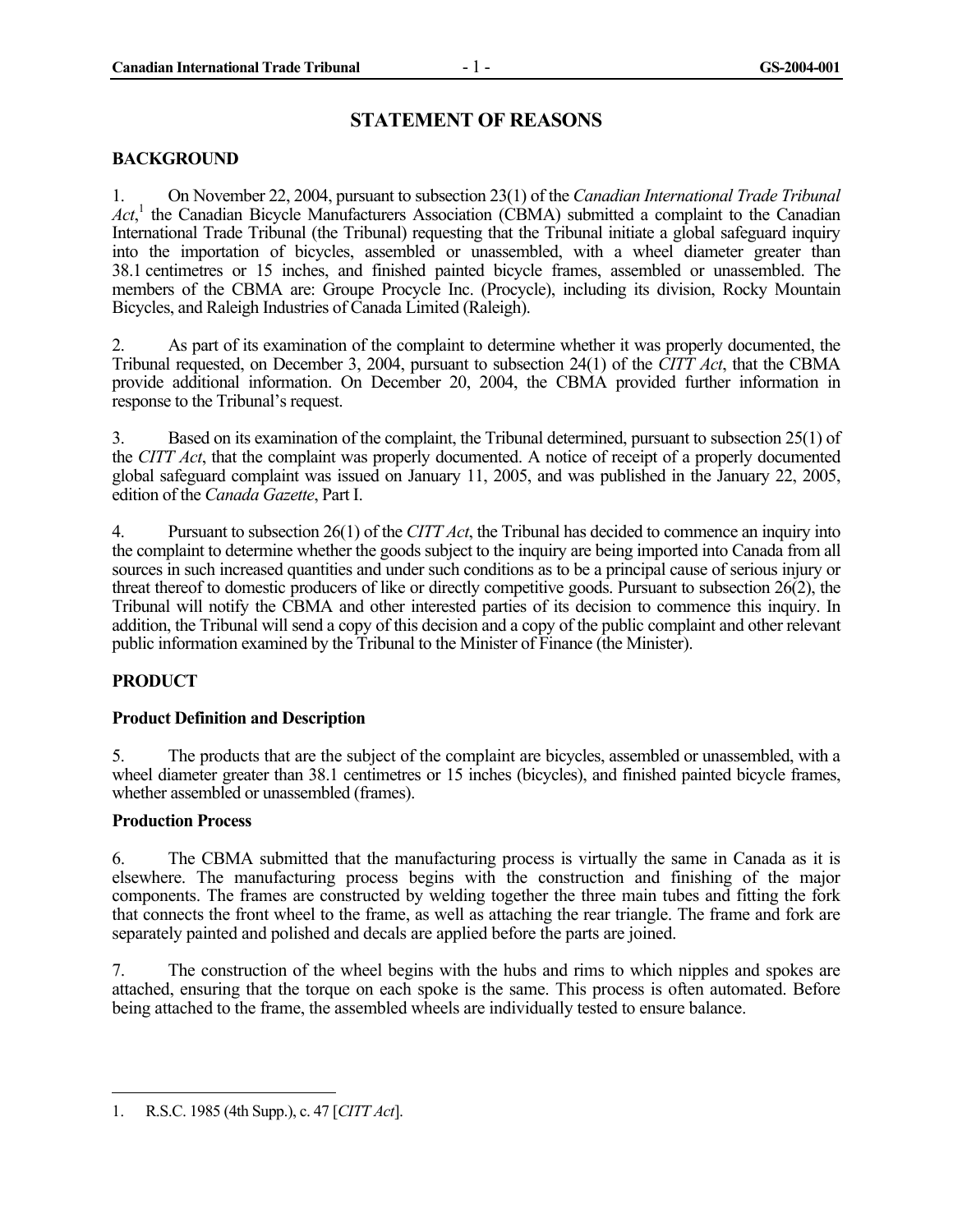8. Component parts, such as the handlebars, the seat, the drive train and the brake system, each assembled from several component parts, are then attached. The component parts are generally purchased from specialized part suppliers that provide complete sets of selected parts.

9. The members of the CBMA construct frames, as well as some handlebars, backstays and rims, and assemble the wheels from Canadian and imported parts. Certain bicycle components are imported from the United States, Europe and the Far East. Many of the assembly operations, such as wheel assembly and the welding and painting of frames, are highly automated.

#### **Classification of Imports and Tariff Treatment**

10. Bicycles are classified under classification Nos. 8712.00.00.12, 8712.00.00.20, 8712.00.00.30, 8712.00.00.40, 8712.00.00.50 and 8712.00.00.90 of the schedule to the *Customs Tariff*.<sup>2</sup> The Most-Favoured-Nation (MFN) Tariff rate of customs duty applicable to imports of bicycles in 2004 was 13.0 percent, whereas the General Preferential Tariff (GPT) rate was 8.5 percent. Imports of bicycles from the United States and Mexico are duty free under the *North American Free Trade Agreement*. 3

11. Frames are classified under classification No. 8714.91.90.00. The MFN Tariff rate of customs duty applicable to imports of frames in 2004 was 5 percent. Frames enter duty free under all other tariffs.

#### **DOMESTIC INDUSTRY**

12. According to the complaint, the Canadian producers of bicycles are Procycle, Raleigh, Norco Products Ltd. and Cycles Devinci Inc. Victoria Precision Inc. (Victoria Precision) is believed to have had very limited production in 2003 and did not produce any bicycles in 2004.

#### **Position of the CBMA4**

13. The CBMA alleged that its current members accounted for the majority of the volume and value of domestic production of bicycles every year since 1999 and that they produce goods that are like or directly competitive with the subject goods.

14. The CBMA alleged that the subject goods are being imported in such increased quantities and under such conditions as to cause or threaten to cause serious injury to domestic producers of like or directly competitive goods. It alleged that the increase has been sudden and significant.

15. The CBMA alleged that the high degree of substitutability between domestic and imported products, and the fact that price is the single most important determining factor in purchase decisions of mass merchandisers, buying groups and independent bicycle dealers, demonstrate a direct causal relationship between the increasing presence of low-priced imports in Canada and the declining volume of sales from Canadian production.

16. It is the CBMA's contention that the domestic industry is suffering serious injury in the form of lost employment, reduced revenues, reduced margins and net income (lost profits), lost sales, price suppression, price erosion, reduced ability to raise capital and innovate, unsatisfactory capacity utilization, and increased fixed costs.

17. In response to the Tribunal's request, dated December 3, 2004, to provide additional information pursuant to subsection 24(1) of the *CITT Act*, the CBMA alleged threat of serious injury to domestic

<sup>2.</sup> S.C. 1997, c. 36.

<sup>3. 32</sup> I.L.M. 289 (entered into force 1 January 1994) [*NAFTA*].

<sup>4.</sup> This section outlines a number of key submissions made by the CBMA. It is not intended to be exhaustive.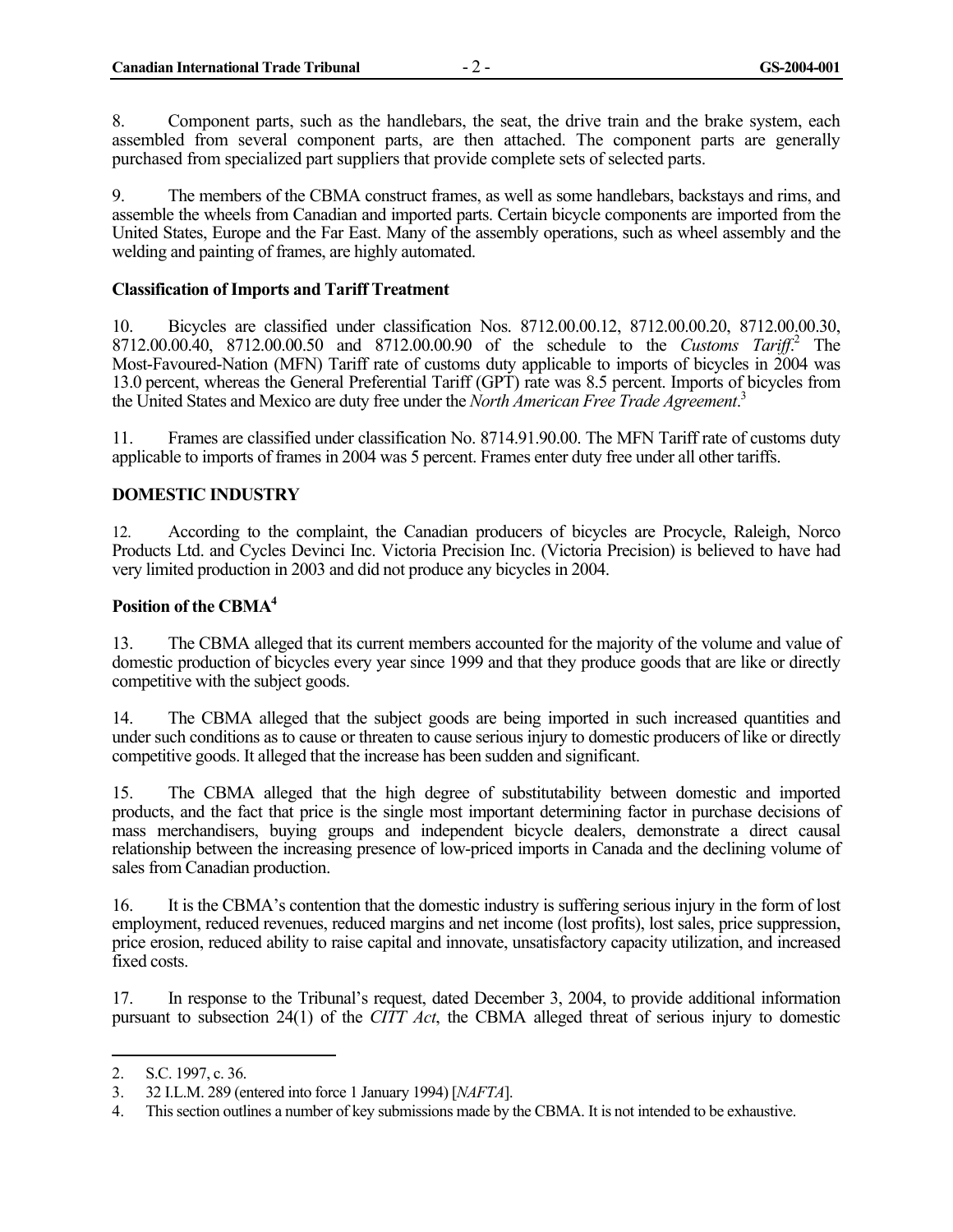producers of bicycles by imports of frames. It argued that, should safeguard protection regarding bicycles be implemented without the inclusion of frames in the scope of such protection, effective protection against increased imports of bicycles would be greatly jeopardized.

#### **ANALYSIS**

18. Pursuant to subsection 26(1) of the *CITT Act*, the Tribunal shall commence an inquiry into the complaint if it is satisfied that the following conditions are met:

- that the information provided by the complainant and any other information examined by the Tribunal disclose a reasonable indication that the goods that are the subject of the complaint are being imported in such increased quantities and under such conditions as to cause or threaten serious injury to domestic producers of like or directly competitive goods;
- that the complaint is made by or on behalf of domestic producers who produce a major proportion of domestic production of the like or directly competitive goods; and
- where an inquiry, in relation to like or directly competitive goods has been completed or terminated by the Tribunal under the *CITT Act* during the 24-month period preceding the date of receipt of the complaint, that the circumstances are sufficiently different to warrant a new inquiry.

#### **Like or Directly Competitive Goods**

19. Before addressing each of the three conditions in turn, the Tribunal will make some observations with respect to the issue of like goods.

20. The Tribunal's jurisdiction under subsection 26(1) of the *CITT Act* is to inquire into complaints concerning injury or threat of injury by imported goods to "domestic producers of like or directly competitive goods".

21. The complaint alleges threat of injury to the domestic producers of bicycles by imported frames. It does not allege injury or threat of injury to the domestic producers of frames by imported frames. Accordingly, the Tribunal only has jurisdiction to inquire into the threat of injury to the production of bicycles by imported frames if bicycles are "like or directly competitive goods" in relation to frames.

22. Because the information on the record at this time does not allow the Tribunal to come to a conclusion on the question of "like or directly competitive goods", the Tribunal has decided that, solely for the purposes of its decision on the commencement of this inquiry, the goods that are the subject of the inquiry consist of both bicycles and frames. The Tribunal will be seeking submissions from parties on this issue before making its decision on whether bicycles and frames are "like or directly competitive goods".

#### **Reasonable Indication of Increased Imports**

23. Data obtained by the Tribunal from Statistics Canada show that imports of bicycles increased from approximately 650,000 units in 1999 to close to 1 million units in 2003, a 54.0 percent increase. The imports of bicycles continued to increase in 2004. During the first nine months of 2004, imports of bicycles increased by over 40,000 units, or 4.5 percent, over the same period in 2003.

24. Imports of bicycles increased by essentially the same amount as domestic production declined. Imports as a percentage of domestic production increased from 66.6 percent in 1999 to over 146.0 percent in 2003.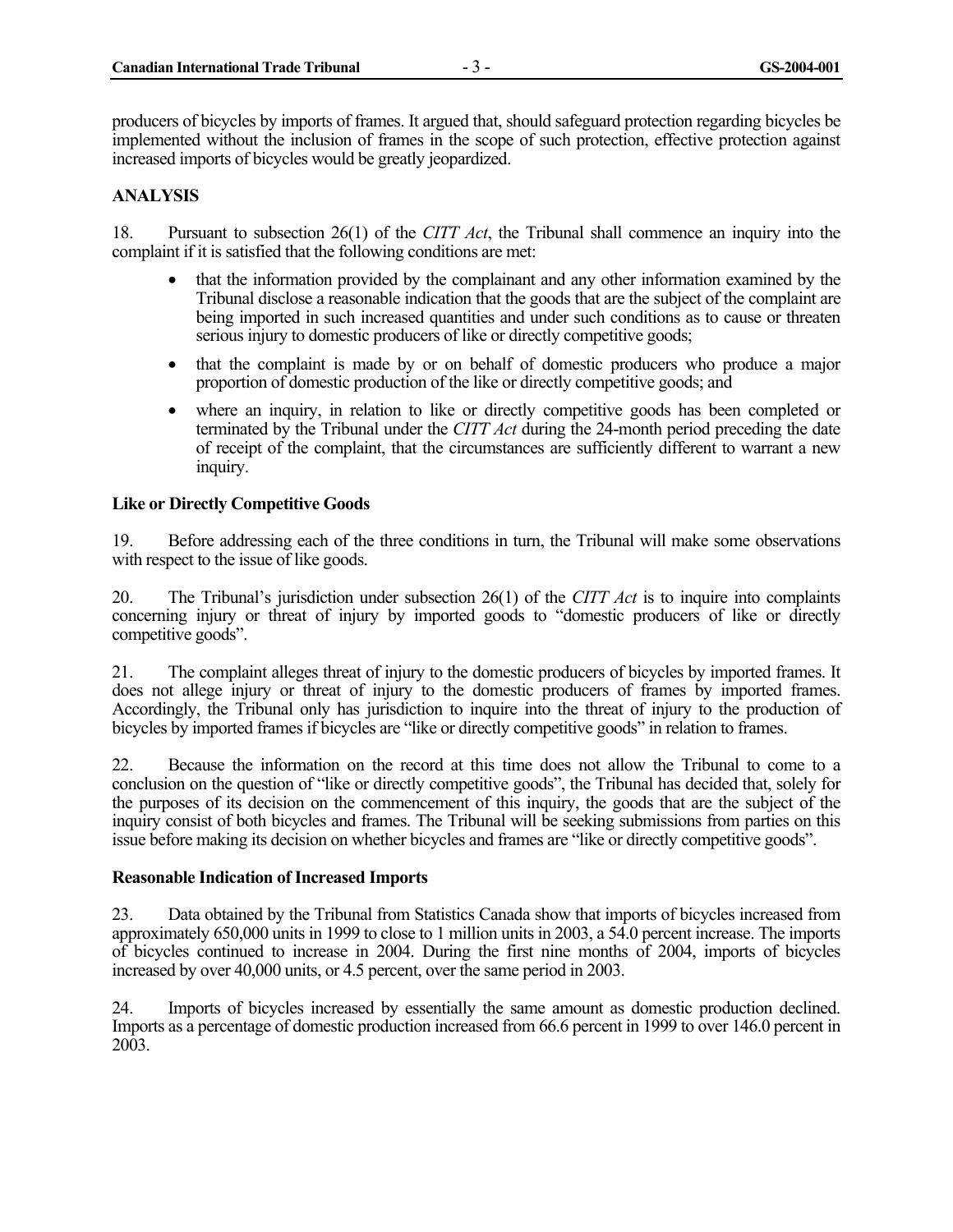25. Based on Statistics Canada data, the value<sup>5</sup> of goods imported under tariff item No. 8714.91.90 more than doubled over the period, increasing from \$5.5 million in 1999 to over \$13.0 million in 2003. However, the description for this tariff item includes both painted and unpainted frames, as well as forks, parts and other accessories. It is therefore not clear at this time to what extent the large increase in imports is attributable to frames.

#### **Reasonable Indication of Serious Injury or Threat of Serious Injury**

26. The Tribunal reviewed data contained in the complaint concerning domestic production, loss of market share, employment, reduced prices, price suppression, lost sales, and reduced revenues, margins and net income. The CBMA noted that domestic producers do not sell frames into the market.

27. Between 1999 and 2003, domestic production of bicycles, as estimated by the CBMA, declined by close to 30 percent. Based on the evidence, this estimate would appear to be conservative, given the uncertainties regarding Victoria Precision's production volume in 2003.

28. Data in the complaint and those obtained by the Tribunal from Statistics Canada indicate that, in a relatively stable market, the domestic producers' share of the market fell by 20 percent between 1999 and 2003.

29. In the complaint, both Procycle and Raleigh provided data that demonstrate that they have suffered employment losses since 1999 and 2000 respectively.

30. The average unit price of imported bicycles fluctuated considerably from 1999 to 2003. Average import prices in 2003 were almost 9 percent lower than in 1999.

31. In the complaint, the CBMA provided injury allegations concerning lost sales volumes, and price suppression and erosion suffered by domestic producers at a number of major accounts due to imports.

32. The evidence in the complaint also shows that the domestic industry has suffered reduced revenues, margins and net income. Between 1999 and 2003, Procycle and Raleigh experienced declines in revenues. Income before taxes has declined considerably since 2001, notwithstanding some slight improvements reported in 2004. In this regard, the Tribunal also notes that Victoria Precision (a long-time member of the CBMA) ceased manufacture in Canada and made an assignment in bankruptcy in the fall of 2003.

33. The capacity utilization data provided in the *Bicycles and Frames*<sup>6</sup> expiry review was 43 percent for the 2001 calendar year. In its complaint, the CBMA indicates that the capacity utilization for the 2003 calendar year remained the same.

34. The information available to the Tribunal demonstrates that there is evidence of increased imports at decreasing prices. The evidence also shows that the domestic industry experienced decreased production and market share, reduced revenues, and price suppression and erosion over the period from 1999 to 2003.

35. With respect to threat of serious injury caused by imports of frames, the Tribunal notes that the values of imports reported under tariff item No. 8714.91.90 has more than doubled since 1999. Therefore, the evidence shows a reasonable indication that there has been a significant increase in imports of frames. Further, the CBMA submitted that painting the bicycle frames is one of the largest cost components in the production of bicycles. Based on the evidence and information available at this time regarding the increased imports of frames, the Tribunal is of the view that there is a reasonable indication of a threat of serious injury by imported frames to the production of bicycles.

-

<sup>5.</sup> There is no data available from Statistics Canada regarding the volume of imported frames.

<sup>6. (9</sup> December 2002), RR-2002-001 (CITT).